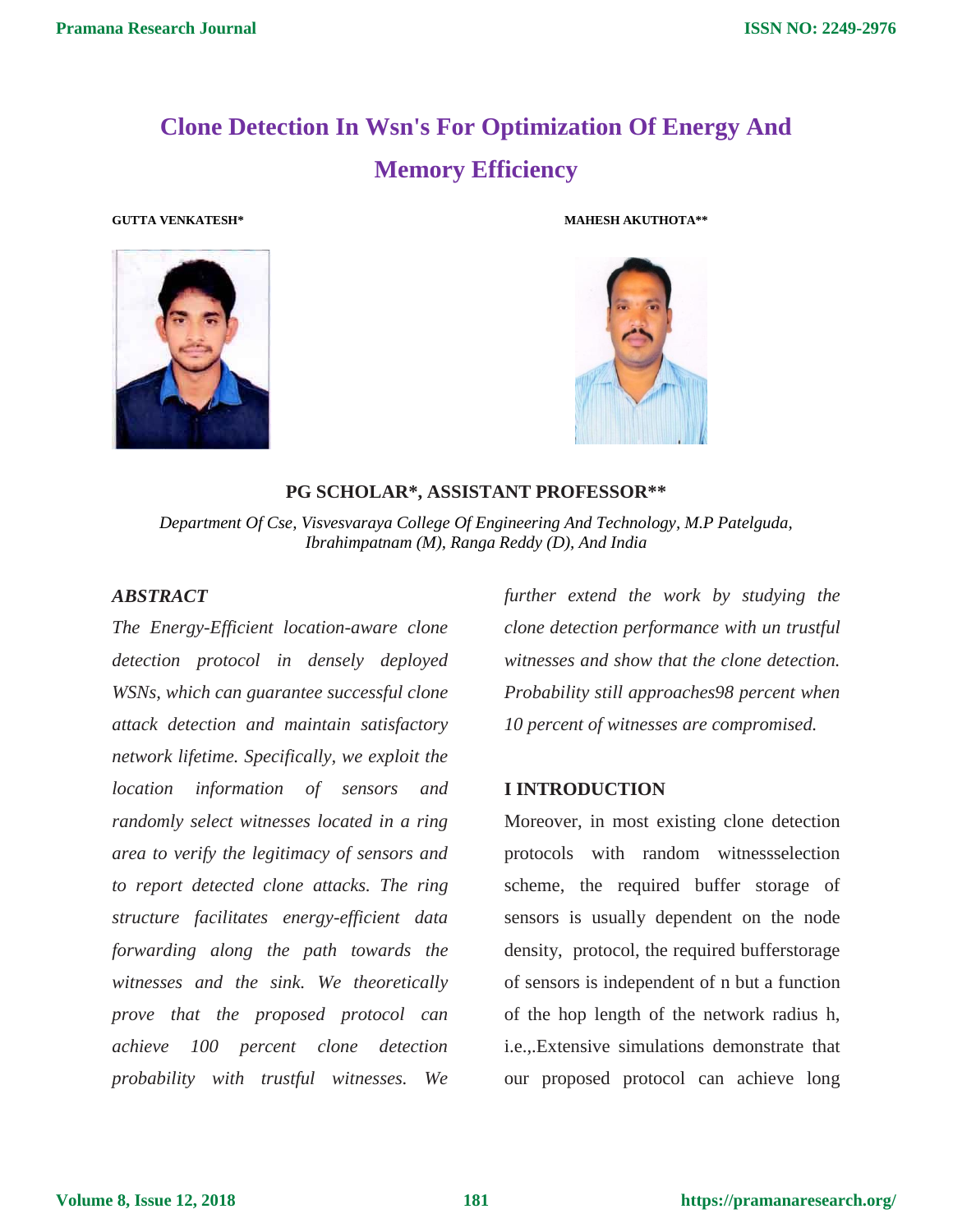network lifetime by effectively distributing the trafficload across the network.Wireless sensors have been widely deployed for a varietyof applications, ranging from environment

Monitoring to tele medicine and objects tracking, etc. [2]–[4]. For costeffective sensor placement, sensors are usually not tamper proofdevices and are deployed in places without monitoring and protection, which makes them prone to different attacks. For example, a malicious user may compromise some sensors and acquire their privateinformation. Then, it can duplicate the sensors and deployclones in a wireless sensor network (WSN) to launch avariety of attacks [10],which is referred to as the cloneattack [11]–[13]. As the duplicated sensors have the sameinformation, e.g., code and cryptographic information,captured from legitimate sensors, they can easilyparticipate in network operations and launch attacks.Due to the low cost for sensor duplication anddeployment, clone attacks have become one of the mostcritical security issues in WSNs. Thus, it is essential toeffectively detect clone attacks in order to ensure healthyoperation of WSNs.To allow efficient clone detection, usually, a set of nodesare selected, which are called witnesses, to help certify thelegitimacy of the nodes in the network. The privateinformation of the source node, i.e., identity and thelocation information are shared with witnesses at the stageof witness selection. When any of the nodes in the networkwants to transmit data, it first sends the request to thewitnesses for legitimacy verification, and witnesses willreport a detected attack if the node fails the certification.To achieve successful clone detection, witness selectionand legitimacy verification .

#### **II RELATED WORK**

As one of the utmost important security issues, clone attackhas attracted people's attention. There are many works [14],[15], [16] that studies clone detection protocols in the literature,which can be classified into two different categories,i.e., centralized and distributed clone detection protocols. Incentralized protocols, the sink or witnesses generally locatein the center of each region, and store the private informationof sensors. When the sink or witnesses receive the privateinformation of the source node, they can determine whetherthere is a clone attack by comparing the private informationwith its pre-stored records normally, centralizedclone detection protocols have low overhead and runningcomplexity. However, the security of sensors' private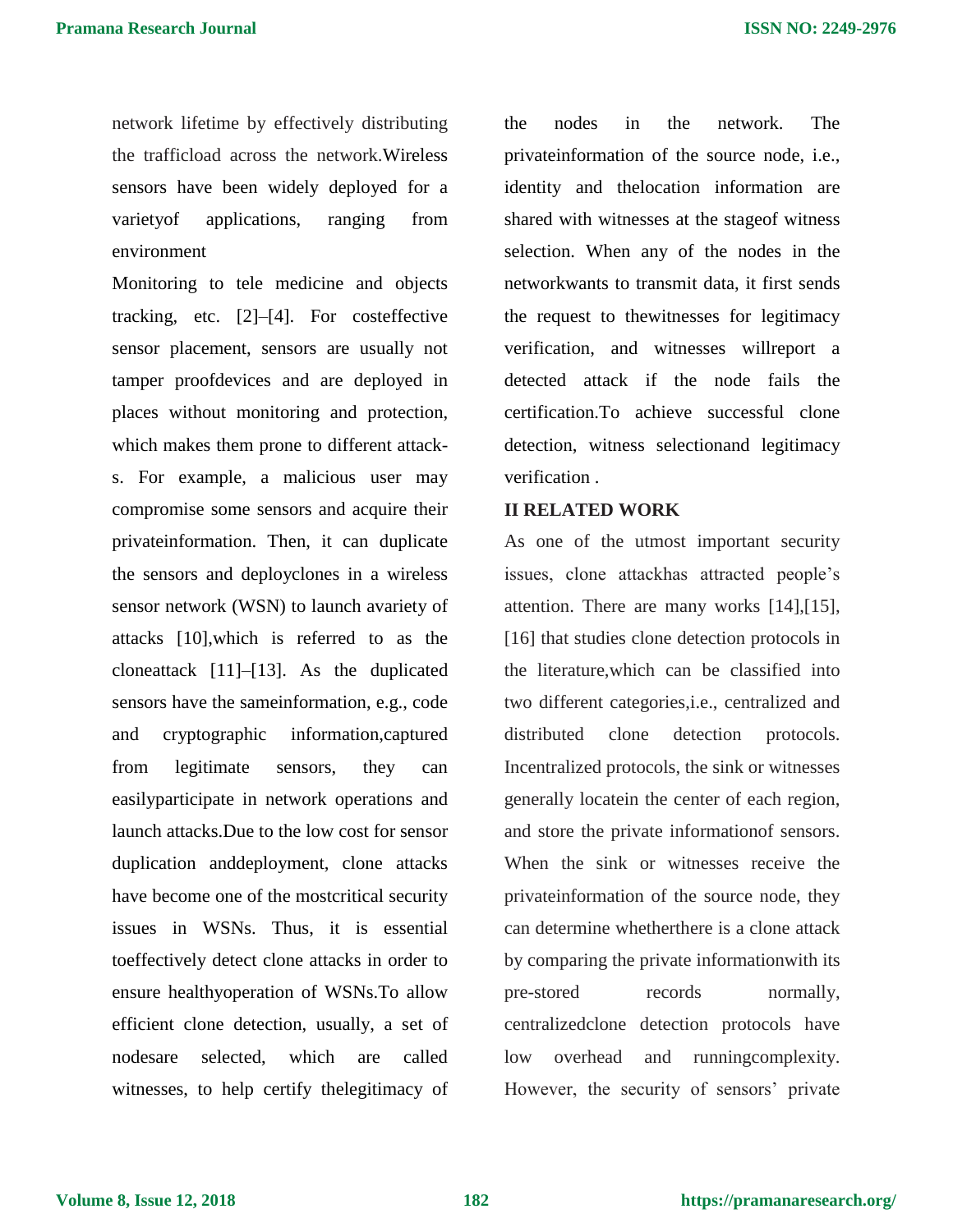informationmay not be guaranteed, because the malicious userscan eavesdrop the transmission between the sink node andsensors. Moreover, the network lifetime may be dramaticallydecreased since the sensor nodes close to the sink willdeplete their energy sooner than other nodes.Different from centralized protocols, in distributed clonedetection protocols, a set of witnesses are selected to matchwith every sensor [10], [11], which prevents the transmissionbetween the sink and sensors from being eavesdroppedby malicious users. There are three different types of witnessselection schemes in distributed clone detection protocols:i) deterministic selection, ii) random selection, andiii) semirandom selection. The deterministic witness selectionbased clone detection protocols like RED [10] choosethe same set of witnesses for all sensor nodes. By usingdeterministic witness selection, a low communication overheadand a high clone detection probability can be achieved.

## **III Energy and Memory Efficient Clone Detection inWireless Sensor Networks**

In the literature, some distributed clone detectionprotocols have been proposed, such as RandomizedEfficient and Distributed protocol (RED) [10] and Line-Select Multicast protocol (LSM) [11]. However, mostapproaches mainly focus on improving clone detectionprobability without considering efficiency and balance ofenergy consumption in WSNs. With such kind ofapproaches, some sensors may use up their batteries due tothe unbalanced energy consumption, and dead sensors maycause network partition, which may further affect thenormal operation of WSNs. Christo Ananth et al. [3]discussed about a system, In this proposal, a neuralnetwork approach is proposed for energy conservationrouting in a wireless sensor network. Our designed neuralnetwork system has been successfully applied to ourscheme of energy conservation. Neural network is appliedto predict Most Significant Node and selecting the GroupHead amongst the association of sensor nodes in thenetwork. After having a precise prediction about MostSignificant Node, we would like to expand our approachin future to different WSN power management techniquesand observe the results. In this proposal, we used arbitrarydata for our experiment purpose; it is also expected togenerate a real time data for the experiment in future andalso by using adhoc networks the energy level of the nodecan be maximized.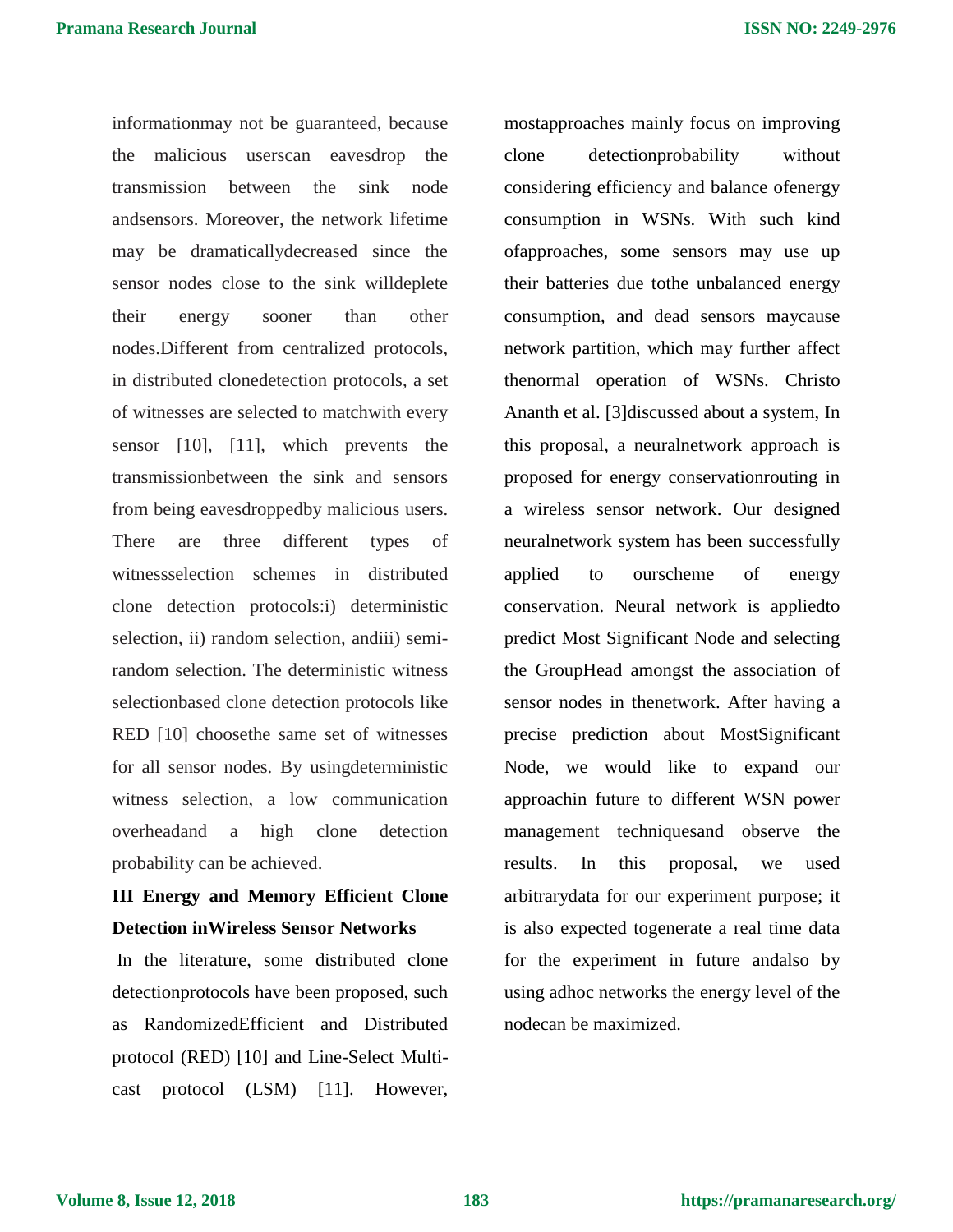#### **IV ERCD PROTOCOL**

In this section, we introduce our distributed clonedetection protocol, namely ERCD protocol, which canachieve a high clone detection probability with littlenegative impact on network lifetime and limitedrequirement of buffer storage capacity. The ERCDprotocol consists of two stages: witness selection andlegitimacy verification. In witness selection, a randommapping function is employed to help each source noderandomly select its witnesses. In the legitimacyverification, a verification request is sent from the sourcenode to its witnesses, which contains the privateinformation of the source node. If witnesses receive theverification messages, all the messages will be forwardedto the witness header for legitimacy verification, wherewitness headers are nodes responsible for determiningwhether the source node is legitimacy or not by comparingthe messages collected from all witnesses. If the receivedmessages are different from existing record or themessages are expired, the witness header will report aclone attack to the sink to trigger a revocation procedure.Initially, the network region is virtually dividedinto h adjacent rings, where each ring has a sufficientlylarge number of sensor nodes to forward along the ringand

the width of each ring is r. To simplify the descriptionwe use hop length to represent the minimal number ofhops in the paper. Since we consider a densely deployedWSN, hop length of the network is the quotient of thedistance from the sink to the sensor at the border ofnetwork region over the transmission range of each sensor,i.e., the distance of each hop refers to the transmissionrange of sensor nodes.

The ERCD protocol starts with a breadthfirstsearch by the sink node to initiate the ring index, and allneighbouring sensors periodically exchange the relativelocation and ID information. After that,whenever a sensor node establishes a data transmission toothers, it has to run the ERCD protocol, i.e., witnessselection and legitimacy verification, to verify itslegitimacy. In witness selection, a ring index is randomlyselected by the mapping function as the witness ring ofnode a. To help relieve the traffic load in hot spot, the areaaround the sink cannot be selected by the mappingfunction. After that, node a sends its private information tothe node located in witness ring, and then the nodeforward the information along the witness ring to form aring structure. In the legitimacy verification, a verificationmessage of the source node is forwarded to its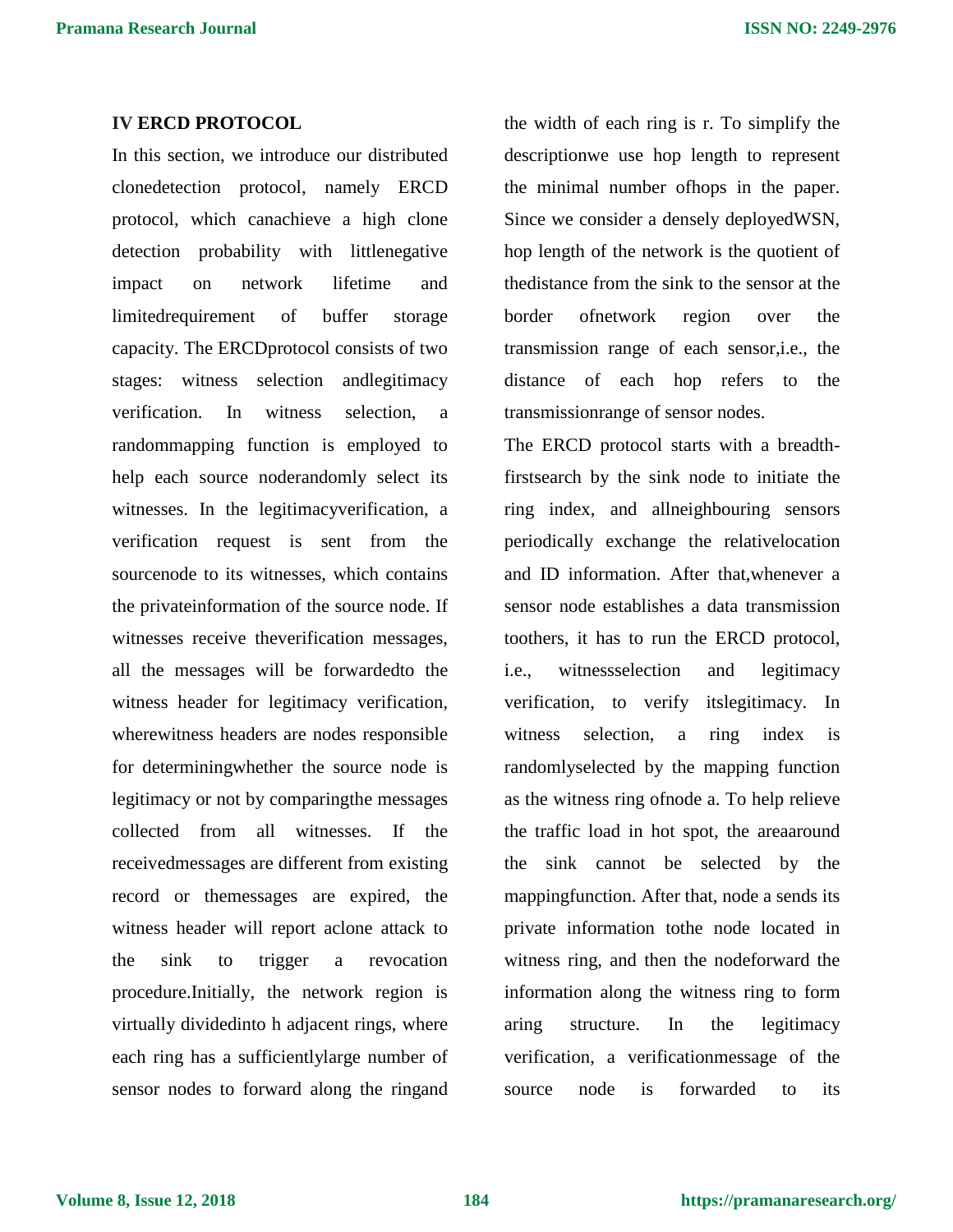witnesses.The ring index of node a, denoted Oa, is compared with itswitness ring index Oa W to determine the next forwardingnode. If Oaw > Oa, the message will be forwarded to any node located in ring  $Oa + 1$ ; otherwise, the message will beforwarded to any node in ring Oa 1. This step can forwardthe message toward the witness ring of node a. The ERCDprotocol repeats above operations until a node, denoted b,located in the witness ring Oaw is reached. Node b storesthe private information of node a and forwards themessage to any node located in ring Oaw within itstransmission range, denoted as c. Then, node c stores theinformation and forwards the message to the node d,where link (c,d) has longest projection on the extensionline of the directional link from b to c. The procedure willbe repeated until node b reappears in the transmissionrange. Therefore, the witnesses of node a have a ringstructure

In the legitimacy verification, node a sends a verificationmessage including its private information following thesame path towards the witness ring as in witness selection.To enhance the probability that witnesses can successfullyreceive the verification message for clone detection, themessage will be broadcast when it is very close to thewitness

ring, namely three-ring broadcasts, i.e., themessage will be broadcast in Oa

#### **V PERFORMANCE ANALYSIS**

In this section, the performance of the ERCDprotocol is evaluated in terms of clone detectionprobability, power consumption, network lifetime, anddata buffer capacity. At first, we prove that the clonedetection probability of the ERCD protocol can almostsurely achieve probability 1 under the scenario thatwitnesses are trustful in Subsection V-A. Then, we derivethe expression of energy consumption and networklifetime by using ERCD protocol, and obtain the ratio ofnetwork lifetime by using ERCD protocol over RED orLSM protocol in Subsection V-B. Finally, the requireddata buffer of the ERCD protocol is derived in SubsectionV-C.

#### **Probability of Clone Detection**

In distributed clone detection protocol withrandom witness selection, the clone detection probabilitygenerally refers to whether witnesses can successfullyreceive the verification message from the source node ornot. Thus, the clone detection probability of ERCDprotocol is the probability that the verification messagecan be successfully transmitted from the source node to itswitnesses. In ERCD protocol, the verification message isbroadcast when it is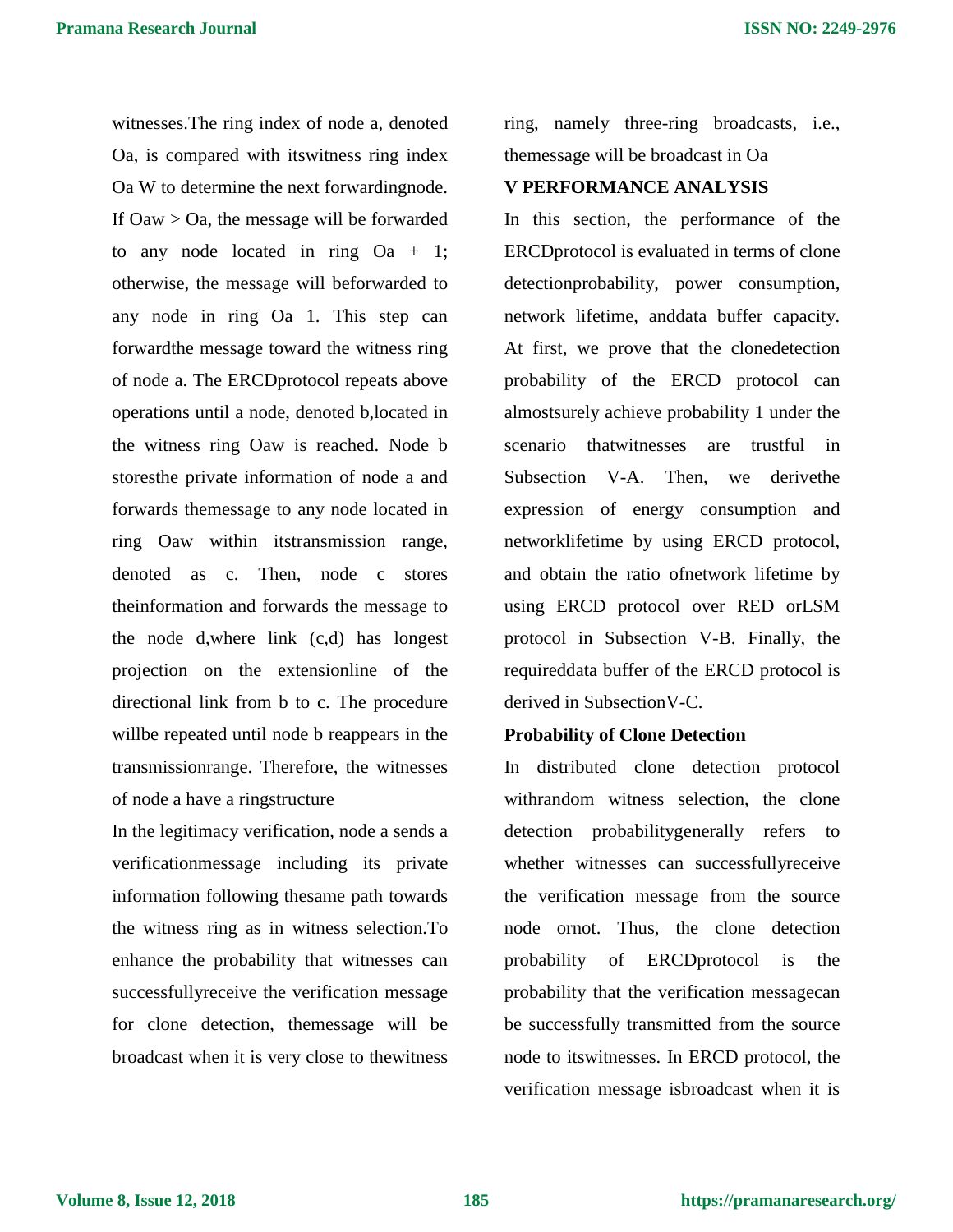near the witness ring, i.e., in the ringssecurity. With such kind of method and assumption oftrustful witnesses, we can prove that at least one of thewitnesses can receive the message, i.e., the clone attackcan be detected with probability one. To simplify theanalysis, the transmission ranges of all sensor nodes, r, arethe same.

### **VI CONCLUSION**

In this paper, we have proposed distributedenergy efficient clone detection protocol with randomwitness selection. Specifically, we have proposed theERCD protocol, which includes the witness selection andlegitimacy verification stages. Both of our theoreticalanalysis and simulation results have demonstrated that ourprotocol can detect the clone attack with almostprobability 1, since the witnesses of each sensor node isdistributed in a ring structure which makes it easy beachieved by verification message. In addition, our protocolcan achieve better network lifetime and total energyconsumption with reasonable storage capacity of databuffer. This is because we take advantage of the locationinformation by distributing the traffic load all over WSNs,such that the energy consumption and memory storage ofthe sensor nodes around the sink node can be relieved andthe network lifetime can be

extended. In our future work,we will consider different mobility patterns under variousnetwork scenarios.

#### *REFERENCES*

*[1] Z. Zheng, A. Liu, L. X. Cai, Z. Chen, and X. Shen,"ERCD: An energy-efficient clone detection protocolin wsns," in Proc. IEEE INFOCOM, Turin, IT, Apr.14-19 2013, pp. 2436–2444.*

*[2] R. Lu, X. Li, X. Liang, X. Shen, and X. Lin, "GRS:The green, reliability, and security of emergingmachine to machine communications," IEEECommunications Magazine, vol. 49, no. 4, pp. 28–35,Apr. 2011.*

*[3] Christo Ananth, A.Nasrin Banu, M.Manju, S.Nilofer,S.Mageshwari, A.Peratchi Selvi, "Efficient EnergyManagement Routing in WSN", International Journalof Advanced Research in Management, Architecture,Technology and Engineering (IJARMATE), Volume 1,Issue 1, August 2015,pp:16-19*

*[4] Liu, J. Ren, X. Li, Z. Chen, and X. Shen, "Designprinciples and improvement of cost function basedenergy aware routing algorithms for wireless sensornetworks," Computer Networks, vol. 56, no. 7, pp.1951– 1967, May. 2012.*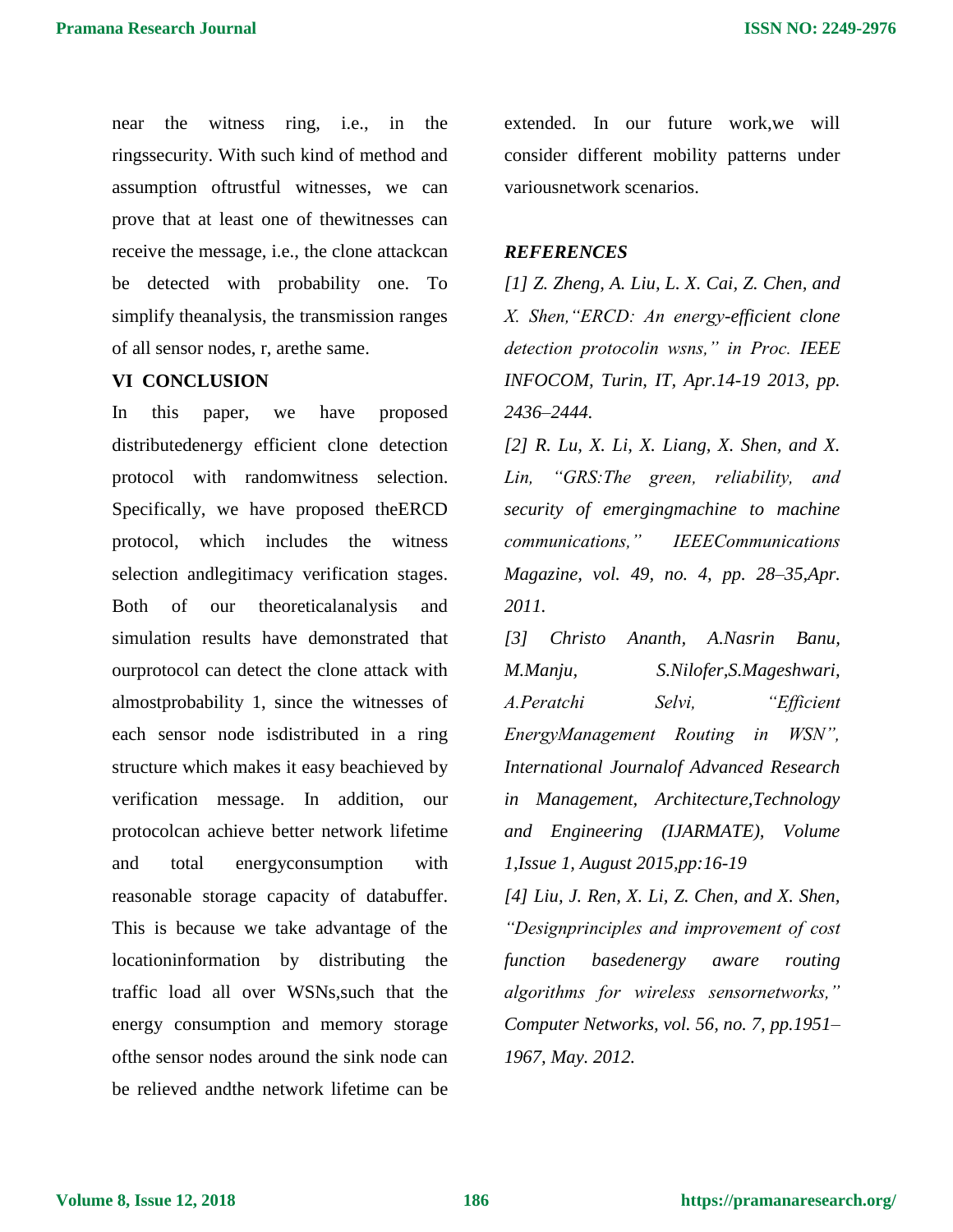*[5] T. Shu, M. Krunz, and S. Liu, "Secure data collectionin wireless sen-sor networks using randomizeddispersive routes," IEEE Transactions on MobileComputing, vol. 9, no. 7, pp. 941–954, Jul. 2010.*

*[6] P. Papadimitratos, J. Luo, and J. P. Hubaux, "Arandomized coun-termeasure against parasiticadversaries in wireless sensor networks,"*

*[7] IEEE Journal on Selected Areas in Communications,vol. 28, no. 7, pp. 1036– 1045, Sep. 2010.*

*[8] R. Lu, X. Lin, T. H. Luan, X. Liang, and X. Shen,"Pseudonym changing at social spots: An effectivestrategy for location privacy in VANETs," IEEETransactions on Vehicular Technology, vol. 61, no. 1,pp. 86– 96, Jan. 2012.*

*[9] Z. M. Fadlullah, M. Fouda, N. Kato, X. Shen, and Y.Nozaki, "An early warning system against maliciousactivities for smart grid communications," IEEENetwork, vol. 25, no. 5, pp. 50–55, May. 2011.*

*[10] R. Lu, X. Lin, X. Liang, and X. Shen, "A dynamicprivacy-preserving key management scheme forlocation based services in VANETs," IEEETransactions on Intelligent Transportation Systems,vol. 13, no. 1, pp. 127–139, Jan. 2012.*

*[11] M. Conti, R. D. Pietro, L. Mancini, and A. Mei,"Distributed detection of clone*  *attacks in wirelesssensor networks," IEEE Transactions on Dependableand Secure Computing, vol. 8, no. 5, pp. 685–698,Sep.- Oct. 2011.*

*[12] Parno, A. Perrig, and V. Gligor, "Distributed detectionof node replication attacks in sensor networks," inProc. IEEE Symposium on Security and Privacy,Oakland, CA, USA, May. 8-11 2005, pp. 49–63.*

*[13] Y. Zeng, J. Cao, S. Zhang, S. Guo, and L. Xie,"Random-walk based approach to detect clone attacksin wireless sensor networks," IEEE Journal on SelectedAreas in Communications, vol. 28, no. 28, pp. 677–691, Jun. 2010.*

*[14] Zhu, S. Setia, S. Jajodia, S. Roy, and L. Wang,"Localized multicast: Efficient and distributed replicadetection in large-scale sensor networks," IEEETransactions on Mobile Computing, vol. 9, no. 7, pp.913– 926, Jul. 2010.*

*[15] Y. Xuan, Y. Shen, N. P. Nguyen, and M. T. Thai, "Atrigger identification service for defending reactivejammers in WSN," IEEE Transactions on MobileComputing, vol. 11, no. 5, pp. 793–806, May. 2012.*

*[16] R. Lu, X. Lin, H. Zhu, X. Liang, and X. Shen.,"BECAN: A bandwidth-efficient cooperativeauthentication scheme for filtering injected false datain wireless sensor*